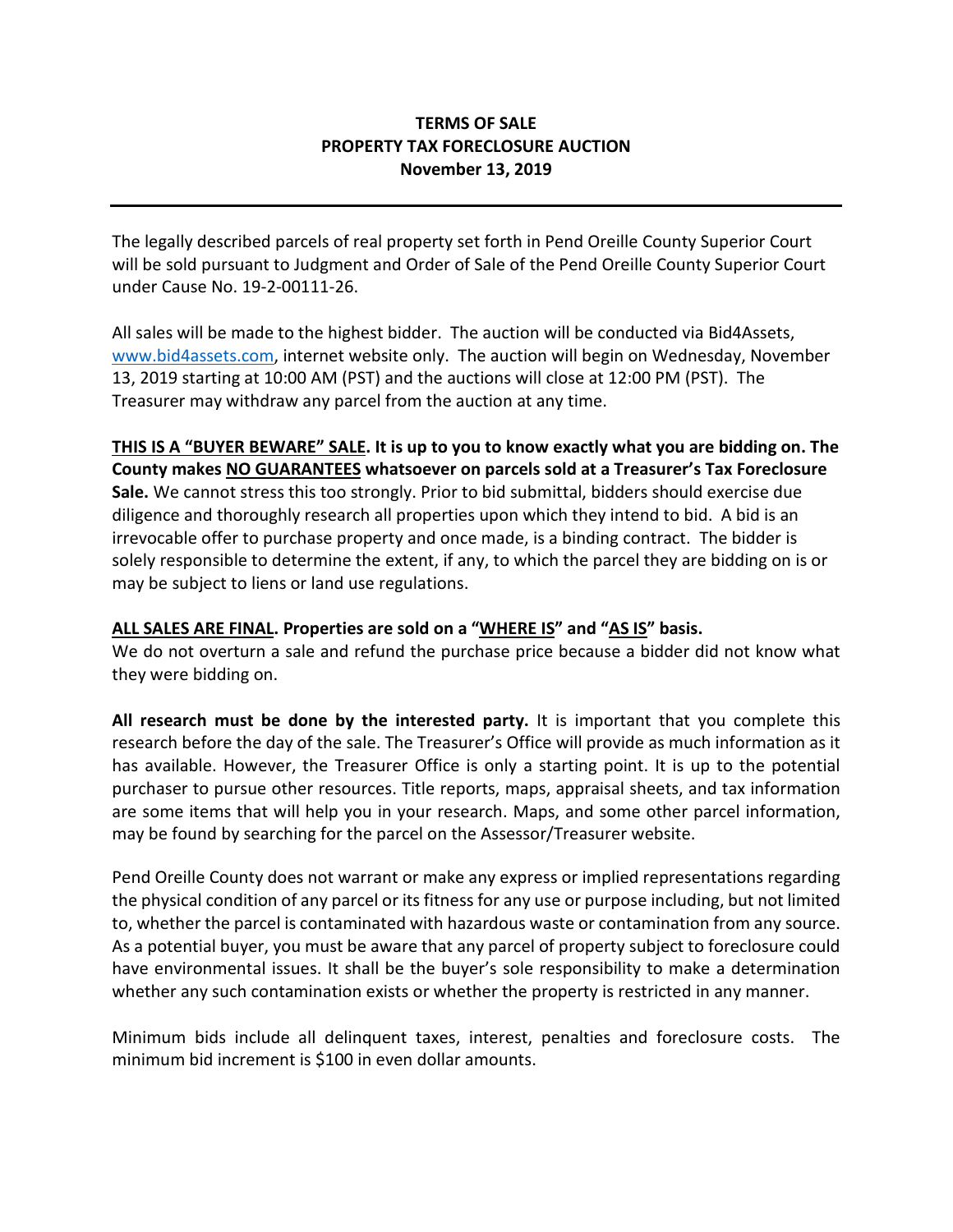In accordance with Revised Code of Washington 84.64.080, no person who is a Pend Oreille County officer or employee may bid at this sale, nor may such person bid as an agent for another or allow any other person to bid on an employee's behalf.

**Within 24 hours of a winning bid, successful bidders MUST complete the deed information through the deed wizard on the Bid4Assets website. The deed wizard will close immediately following the 24-hour period. Failure to complete the Bid4Assets deed wizard within the 24 hour period will result in the deed being recorded in the registered name of the successful bidder as supplied to Bid4Assets during bidder registration. No changes will be made to the deed whether recorded or not. Any re-record will be at the expense of the purchaser.** The Treasurer's Deed will be issued within 30 days of this sale. All fees to complete and record the deed are included in the minimum bid amount. Some title companies may not provide title insurance for a period of time from the date of sale. Policies vary with each title company.

Bidders are **legally** and **financially** responsible for all parcels bid upon, whether representing oneself or acting as an agent. If any party is the successful bidder on multiple parcels, **only**  payment in full for all parcels will be accepted. Selective payments **will not** be allowed, and all transactions will be deemed in default resulting in the parcels being placed for re-offer at a time to be determined at a later date. The party who defaulted may be banned by Bid4Assets from the re-offer auction. By 4:00 PM, ET, Friday, November 15, 2019, all funds must be received by Bid4Assets. Payment must be in the form of wire transfer of immediately available funds. Wire instructions are available to successful bidders only through the Bid4Assets website.

Pend Oreille County is not liable for the failure of any device which prevents a person from participating in any sale. "Device" includes, but is not limited to, computer hardware, networks, software applications, or website.

Any proceeds from any sale more than the minimum bid, after payment of all water and sewer district liens will be refunded by Pend Oreille County, upon receipt of a proper application to the person(s) who held record title on the date of issuance of the Certificate of Delinquency.

There is no redemption period after the sale except in cases where the owner on the day of the sale was either a minor child or a person adjudicated to be legally incompetent. In those cases, there is a three-year redemption period (RCW 84.64.070). If the IRS has a lien on the property, there is also a 120-day redemption period.

Properties not sold at the auction are acquired by Pend Oreille County. These parcels are thereafter "Tax Title Properties" in which the County holds the tax title property in trust for the taxing district. The County has the option of offering Tax Title Properties for sale at a future date after the foreclosure sale with proper application by interested parties. For information regarding Tax Title Properties call the Pend Oreille County Commissioners office or the Pend Oreille County Treasurer's office.